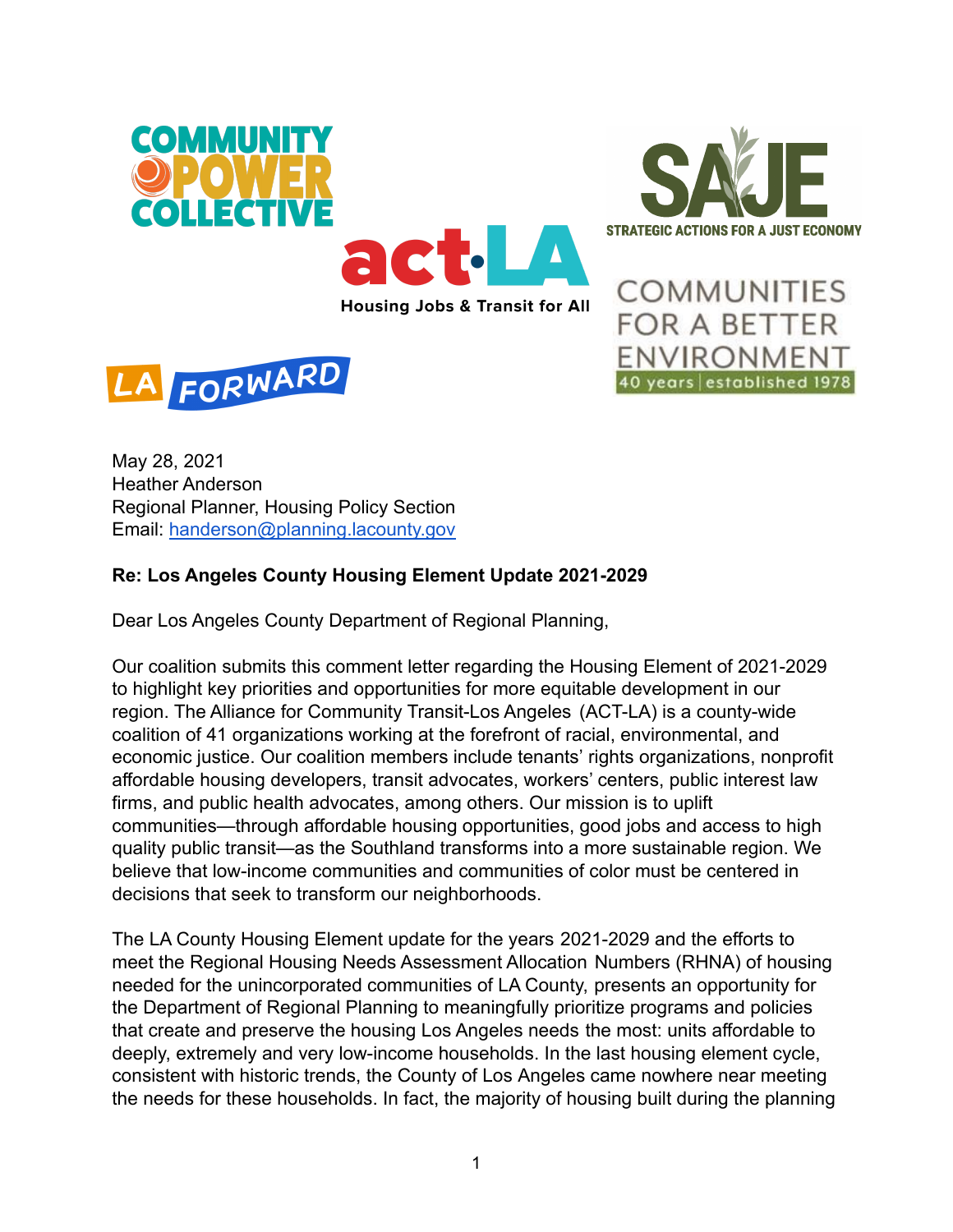period was far above moderate households. It is clear that without a significant commitment to policies and programs that result in deeply affordable units at scale and stabilize communities at risk of displacement, simply zoning for a large number of units will not stem the severe housing crisis we are in.<sup>1</sup>

# **I. Context Around LA County & ACT-LA Recommendations.**

As a coalition that advocates for equitable development and planning in the communities of Los Angeles, we have heard from community members, tenants, and organizations of what they believe to be necessary policies that should be included in an equitable housing element. We have used this input to develop the following recommendations of what we believe a housing element should include. We offer these recommendations to advance equitable housing production, preservation, and anti-displacement policies as provisions that are necessary to ensure the County of Los Angeles is able to adopt a Housing Element that meets the requirements of state law and advances housing for all income levels, but particularly focuses on the needs of those who have been historically left out.

### **An Equitable Housing Element Should Contain Sufficient, Mandatory Programs To Preserve Affordable And Rent Stabilized Housing.**

This Housing Element should aim for a "No Net Loss of Affordable Housing" by protecting units covered under the LA County Rent Stabilization Ordinance, which includes properties that include two or more units that received a certificate of occupancy on or before February 1st, 1995. As of 2019, across LA County Unincorporated communities, there were about  $43,500<sup>2</sup>$  units eligible for the LA County Rent Stabilization Ordinance—which became a permanent ordinance in April 2020.<sup>3</sup> These units are often some of the only units available and accessible to tenants in unincorporated communities, and they offer greater stability to tenants because they limit rent increases in a 12 month period to 3%. These units are also often among the most vulnerable to demolition or at risk of conversions to more profitable housing types that can garner more income for the property owner. The Housing Element should prevent demolitions of existing *naturally occurring affordable housing*. Ultimately, the number of 43,500 units translates into more than 43,500 families that are vulnerable to displacement should their homes be targeted for rezoning or as ideal locations for creation of more units of housing.

<sup>1</sup> ACT-LA submitted detailed recommendations for policies and programs for the City of Los Angeles' Housing Element update, many of which are relevant to the County update. Please see:

http://allianceforcommunitytransit.org/wp-content/uploads/2020/10/ACT-LA-Housing-Element-Letter-10.20 .20.pdf.

<sup>2</sup> Andrew Khouri, *L.A. County rent control and eviction rules advance for unincorporated areas*, LA Times, September 10, 2019.

<sup>3</sup> LA County Rent Stabilization Ordinance Fact-Sheet,

https://dcba.lacounty.gov/wp-content/uploads/2020/06/Permanent-RSO-General-Fact-Sheet-6.11.2020.pd f (last visited May 25, 2021).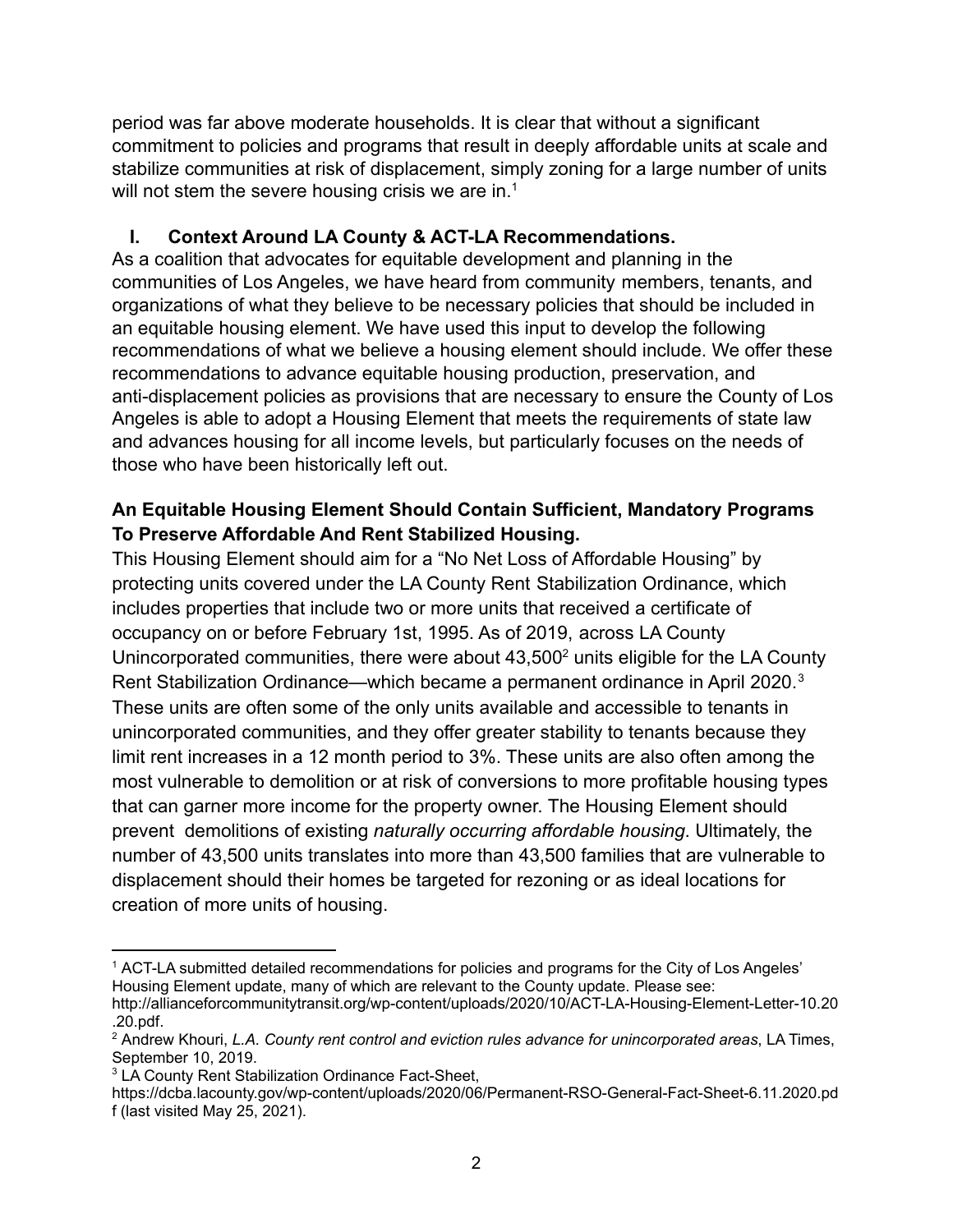#### **An Equitable Housing Element Should Adequately Track Loss Of Housing And Identify What Uses Or Developments Are Replacing The Current Housing Stock.**

The state of California Ellis Act allows property owners to remove rental properties—including those under the LA County Rent Stabilization Ordinance. Maintaining a record of these "Ellis Withdrawal" applications is crucial to track where these instances are occurring across the County. While the Department of Consumer and Business Affairs (DCBA) is tasked with accepting withdrawal applications from property owners and maintaining a record, this information is not currently available to the public. The City of Los Angeles has a dashboard available to the public that can be viewed on the City of Los Angeles Housing and Community Investment Department (HCIDLA) website.<sup>4</sup> DCBA and the Department of Regional Planning should work closely to quickly create a publicly accessible dashboard which informs tenants and community organizations of where properties are being lost due to the Ellis Act or other laws that allow for properties to be removed from the rental market.

#### **An Equitable Housing Element Should Strengthen Tenant Protections Of Tenants Who Live In The Existing Rent Stabilization Ordinance Units And Other Vulnerable Tenants.**

Anti-harassment protections for Tenants who live in unincorporated communities should be strengthened. Existing tenant harassment ordinances are related towards nonpayment of rent due to the COVID-19 health crisis<sup>5</sup> under the protection of the temporary LA County Eviction Moratorium and resolution enacted by the LA County Board of Supervisors. While the state of California does prevent certain kinds of harassment under Cal. Civ. Code § 1942.5, these protections are limited and not adequately tracked and monitored, and tenants are not given enough tools to protect themselves against harassment. The prohibition on tenant harassment in LA County's Rent Stabilization Ordinance should be strengthened and better enforced. The Department of Regional Planning should work with DCBA and other County departments to enact a strong anti-harassment ordinance to protect vulnerable tenants. The City of Los Angeles is currently in the process of enacting a permanent anti-harassment ordinance. LA County should also pursue a stronger anti-harassment ordinance to protect tenants who are vulnerable and will be at risk when the emergency tenant protections expire.

<sup>4</sup> Report Dashboard for ELLIS, https://hcidla2.lacity.org/ellis (last visited May 26, 2021).

<sup>5</sup> Resolution Of The Board Of Supervisors Of The County Of Los Angeles Further Amending And Restating The Executive Order For An Eviction Moratorium During The Existence Of A Local Health Emergency Regarding Novel Coronavirus (Covid-19) February 23, 202, http://file.lacounty.gov/SDSInter/bos/supdocs/154020.pdf.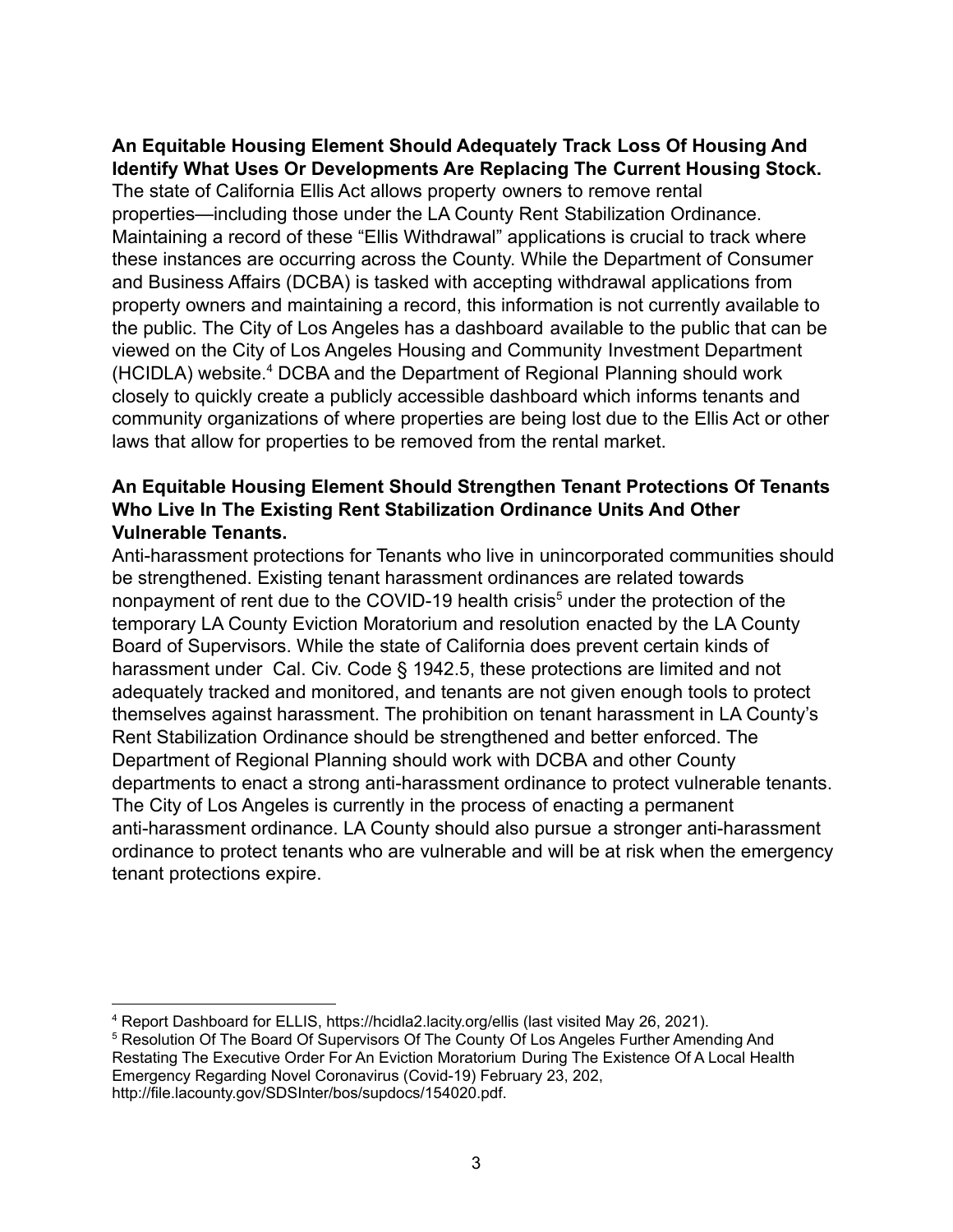#### **An Equitable Housing Element Should Improve the Tracking and Reporting of Tenant Harassment Complaints.**

The Housing Element should improve how harassment complaints are tracked and reported, including petitions filed by tenants when property owners make an effort to increase their rent above the 3% allowed for County RSO units in a 12-month period.

Furthermore, it is not sufficient for the County to only pass an anti-harassment ordinance; the County must also publicly provide access to a database of tenant complaints and adequately document when tenants are being threatened with harassment as efforts to displace them from their homes. Tenants across LA County's unincorporated communities were in a vulnerable position prior to the COVID-19 pandemic, and continue to be vulnerable to displacement. The Housing Element should aim to create policies to protect existing tenants while also protecting new tenants who will live in newly constructed units that will be created to meet the goals of the 2021-2029 Housing Element.

# **An Equitable Housing Element Should Ensure That Rent-Stabilized Units Are Protected.**

Given the dual goals of ensuring an adequate number of sites that allow for residential development to meet the County's entire regional housing need, and of protecting existing tenants, we believe that the County should do everything possible to preserve existing rent-stabilized units. The inventory identifies sites that are realistically capable of redevelopment during the planning period. It should not contain existing rent-stabilized housing (which we agree should be preserved, and the tenants within those buildings protected). The County should look elsewhere to identify residential development capacity, including commercial corridors and historically high opportunity areas.

# **An Equitable Housing Element Should Invest In Social Housing, Community Land Trusts And Strategic Land Acquisition.**

This effort is one that the Board of Supervisors is currently piloting with the LA CLT Coalition, composed of 5 land trusts including ACT-LA's coalition member, TRUST SOUTH LA, a community land trust in South Los Angeles and their peers: Beverly/Vermont CLT (East Hollywood) Fideicomiso Comunitario Tierra Libre (East LA/Boyle Heights), El Sereno CLT (Northeast and East LA), Liberty CLT (Crenshaw/LA County). The current motion authorizes up to \$14 million for the Los Angeles County Development Authority (LACDA) to implement the Pilot Community Land Trust Partnership Program.<sup>6</sup> An excerpt from the Chair's website describes the process of the pilot program and the existing motion which directs *"the Chief Executive Office (CEO), Treasurer Tax Collector (TTC), the LACDA, and County Counsel to develop a process*

 $6$  Authorizing a Funding Agreement For the Pilot Community Land Trust Partnership Program at Chair Hilda L. Solis' Direction, Hilda L. Solis blog press release, January 5, 2021,

https://hildalsolis.org/authorizing-a-funding-agreement-for-the-pilot-community-land-trust-partnership-prog ram-at-chair-hilda-l-solis-direction/.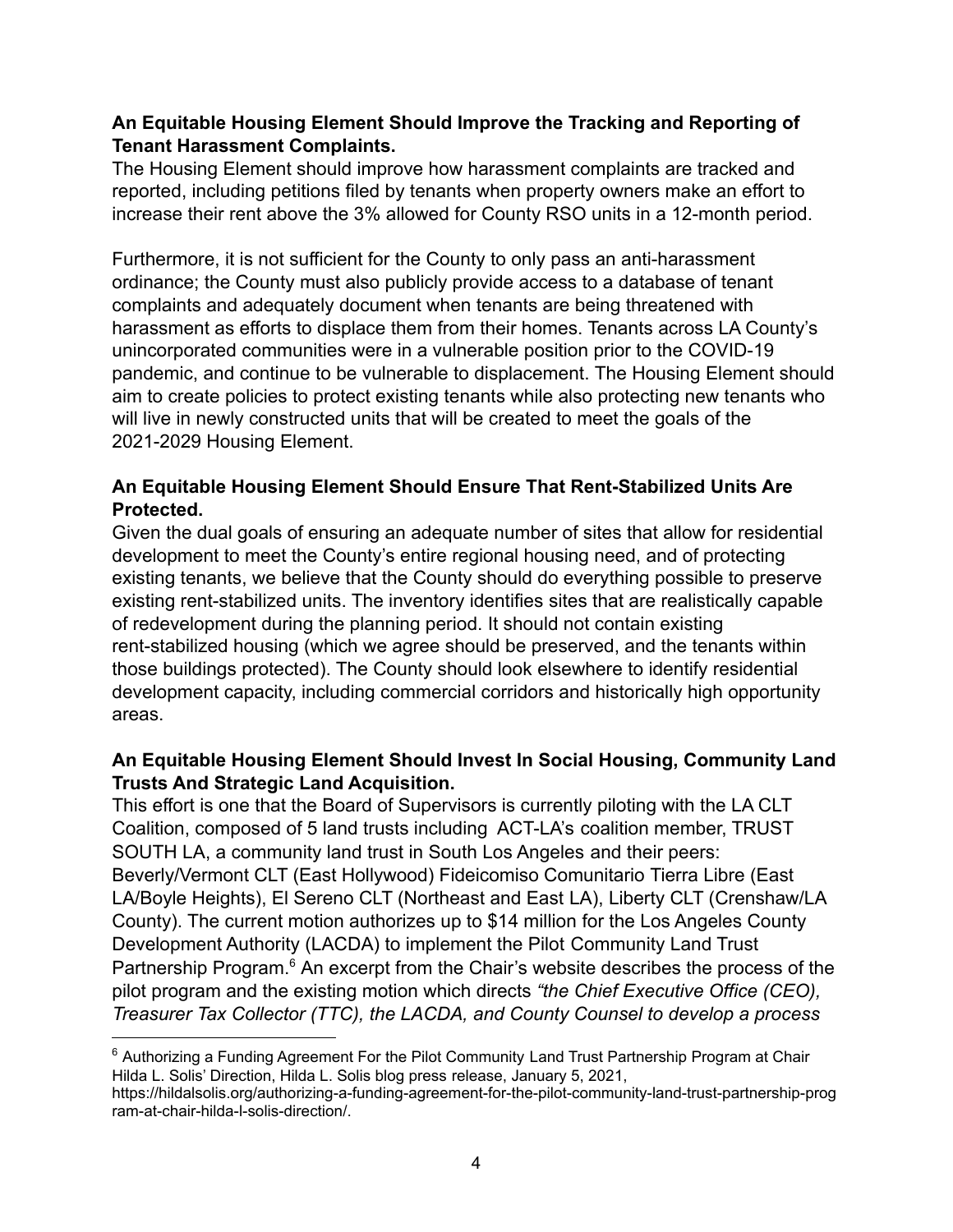*to help secure tax-defaulted properties through Chapter 8 Agreement Sales for CLTs to create long-term affordable housing*." Further, the motion instructed the departments to establish a Pilot Community Land Trust Partnership Program, solicit partnerships with CLTs and nonprofits to utilize the process, and identify and designate funding for the Pilot Program. We wholeheartedly agree that Partnerships between the County and Community Land Trusts (CLTs) offer one path to creating long-term, permanent affordable housing opportunities for low-income households.<sup>7</sup> These are excellent opportunities to meet the goals of the RHNA allocation, while also preserving the existing housing stock at affordable income levels.

### **An Equitable Housing Element Should Create Policies and Programs that Increase the Supply of Deeply Affordable Housing.**

Beyond adequate zoning for lower-income units, the Housing Element must plan for programs and policies including budget reallocation and new revenue generation—that will produce an adequate supply of various income levels of affordable housing to meet current and projected needs for LA County. <sup>8</sup> Deeply affordable housing is often the hardest to produce, and thus will require the most intentional planning and government intervention. As part of the fair housing obligations that are incorporated into the Housing Element,we must also plan for affordable units in high opportunity areas and accommodate multi-family residential development that include affordable unit set asides.

Also, strong value capture requirements should be included in any program to rezone. In addition, new construction of 100% affordable and/or permanent supportive housing should have a clear and streamlined process from application to certificate of occupancy. The Housing Element should include and strive to go beyond our recommended policies and programs to effectively reduce barriers for production of affordable housing.

# **An Equitable Housing Element Should Further Environmental Justice, Improve Climate Resilience and Promote Community Health.**

The Housing Element is an opportunity to ensure that housing promotes public health with land use policies that are aligned with practices that create a more equitable, climate resilient, and healthy regenerative use of land. Existing environmental injustices and increasing climate impacts disproportionately affect those living with disabilities, frontline, unhoused, and communities of color. Recent years have shown that Los Angeles is very vulnerable to climate change and its impacts, including but not limited to extreme heat events, wildfires, and "safety" power shut-offs. Therefore, the recommendations below account for issues related to habitability, overcrowding, access

 $7$  *Id*.

<sup>&</sup>lt;sup>8</sup> Danielle M. Mazzella et al., Los Angeles County 2020 Affordable Housing Needs Report, https://1p08d91kd0c03rlxhmhtydpr-wpengine.netdna-ssl.com/wp-content/uploads/2020/06/Los\_Angeles\_ Housing\_Needs\_Report\_2020-HNR.pdf (last visited May 26, 20201).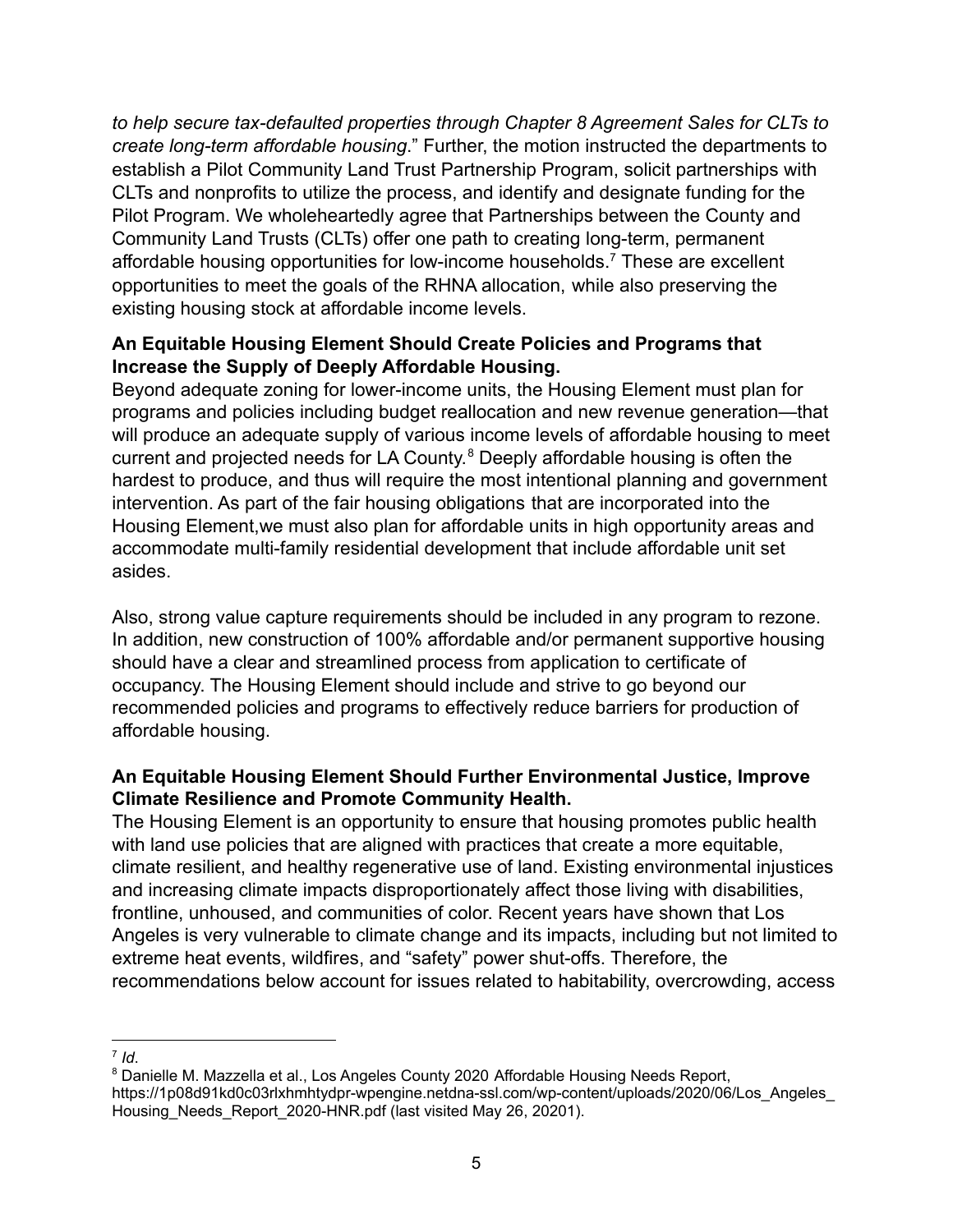to an adequate supply of safe affordable housing, and the need for climate resilient infrastructure and zoning policies.

- **Healthy Development Standards**: identify and adopt development standards that promote healthy air and water quality. And promote environmental justice and public health in development processes.
- **Increase good quality housing and climate resilient infrastructure**: affordable housing and climate-resilient development strategies and outreach programs are critical to support and protect vulnerable populations.9 Rising heat waves can be fatal and kill approximately 702 people nationwide each year. <sup>10</sup> LA County must utilize nature-based solutions such as urban tree canopy renewal and green infrastructure investment to combat extreme heat events and support the development of sustainable and affordable systems to safeguard ⅓ of Angelenos who live in households without air conditioning.<sup>11</sup> According to the LA County Department of Public Health, LA's unprecedented August 2020 heatwave "brought an increase in health-related emergency room visits in relation to the sustained high temperatures."12 Subjecting vulnerable populations to extreme weather conditions without adequate resources runs counter to LA County's environmental justice policies.
- **The health, safety, and well-being of LA County residents must be protected by declaring oil drilling/production a non-conforming use:** ACT-LA urges LA County to prohibit new oil drilling/production within unincorporated County lands. Low-income communities of color throughout LA suffer higher rates of negative health impacts such as asthma, miscarriages, and cancer caused by aggressive neighborhood oil drilling. Phasing out existing oil drilling within five years should be done by**:** (1) updating the County Department of Regional Planning's Title 22 Oil Well Ordinance and the Baldwin Hills Community Standards District and (2) investing in job training and clean energy generation to support a just transition for workers and communities.
- **Health and Habitability Training and Outreach**: work with LA County Department of Public Health to require property owners and property managers to undergo training on responsible management of environmental hazards and tenants' right to live in habitable housing, and

<sup>9</sup> Alexandria Herr, *La's Homeless Communities Are Avoiding Cooling Centers, And It's Not Just Because Of Covid-19*, Grist News, August 25, 2020.

<sup>&</sup>lt;sup>10</sup> Ambarish Vaidyanathan et al., Heat-Related Deaths — United States, 2004-2018, CDC Morbidity and Mortality Weekly Report, June 19, 2021, https://www.cdc.gov/mmwr/volumes/69/wr/mm6924a1.htm (last visited May 26, 2021).

<sup>11</sup> *See* Mo Chen, et al., *A New Method Utilizing Smart Meter Data For Identifying The Existence Of Air Conditioning In Residential Homes*, IOP Science, August 30, 2019,

https://iopscience.iop.org/article/10.1088/1748-9326/ab35a8 (last visited May 26, 2021).

<sup>12</sup> Tony Barboza, *As Second Heat Wave Sears California, Experts Say Health Impacts Will Worsen With Climate Change*, LA Times, September 6, 20201.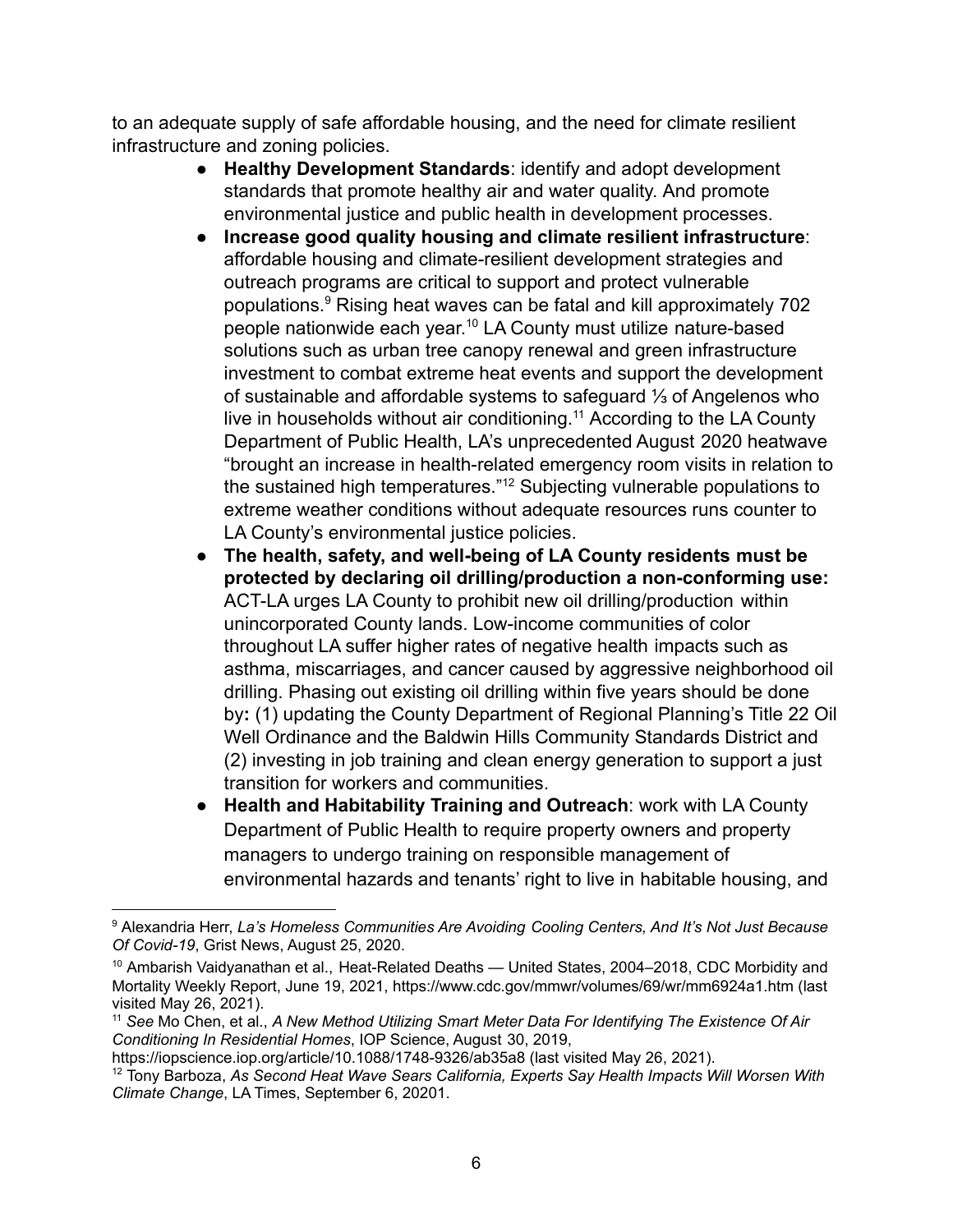partner with community-based organizations to assist in outreach to tenants to inform them of their rights to live in habitable housing, regardless of income, race, or immigration status.

- The cumulative impacts of the climate crisis, affordable housing crisis, and other issues of social justice must be addressed by truly centering public health and the needs of communities most impacted. We must ensure land use decisions do not undermine public health by ignoring practices that identify brownfields and by engaging in inadequate remediation. Therefore, we recommend the following:
- **Use an EJ lens in Planning**: integrate the CalEnviroScreen into land use planning to target critical investments increasing access to affordable housing in underserved and highly impacted areas.
- **Advance health and safety standards around industrial sites and brownfield sites**: all environmental reviews must include health impact assessment (covering a 2-mile radius), community-led site remediation and polluter accountability strategies.
- **Prohibit development in proximity to brownfield sites until full EIR/HIA and remediation are completed**: the County should provide support to affordable housing developments for environmental review and remediation, including identifying funding opportunities based on polluter-pay principles.

Housing Elements are legally required to contain programs for both preservation and production of affordable housing, which are essential to avoid rising rents, evictions, and increased homelessness.<sup>13</sup> The Los Angeles County Housing Element update must center land-use policies to reduce health disparities and advance health, equity, and sustainability in Los Angeles.<sup>14</sup> The Housing Element can achieve consistency with the Health and Wellness Element by including and striving to go beyond our recommended policies and programs to advance environmental justice and community health.

#### **II. Meaningful Community Engagement and Outreach is Critical to Guide the 2021-2029 Los Angeles County Housing Element Update.**

In order to meet the Department of City Planning's commitment to center community needs and reverse decades of racist land use decisions, there must be a robust community engagement process before changing zoning and land use designations.

The COVID-19 pandemic has put a spotlight on the affordable housing crisis and pervasive public health inequities that plague frontline communities, a result of decades

 $13$  California Department of Housing and Community Development, Planning & Community Development-Building Blocks-Housing needs,

<sup>14</sup> *See* Cal. Gov't Code §65580 et seq. https://www.hcd.ca.gov/community-development/building-blocks/index.shtml (last visited May 26, 2021).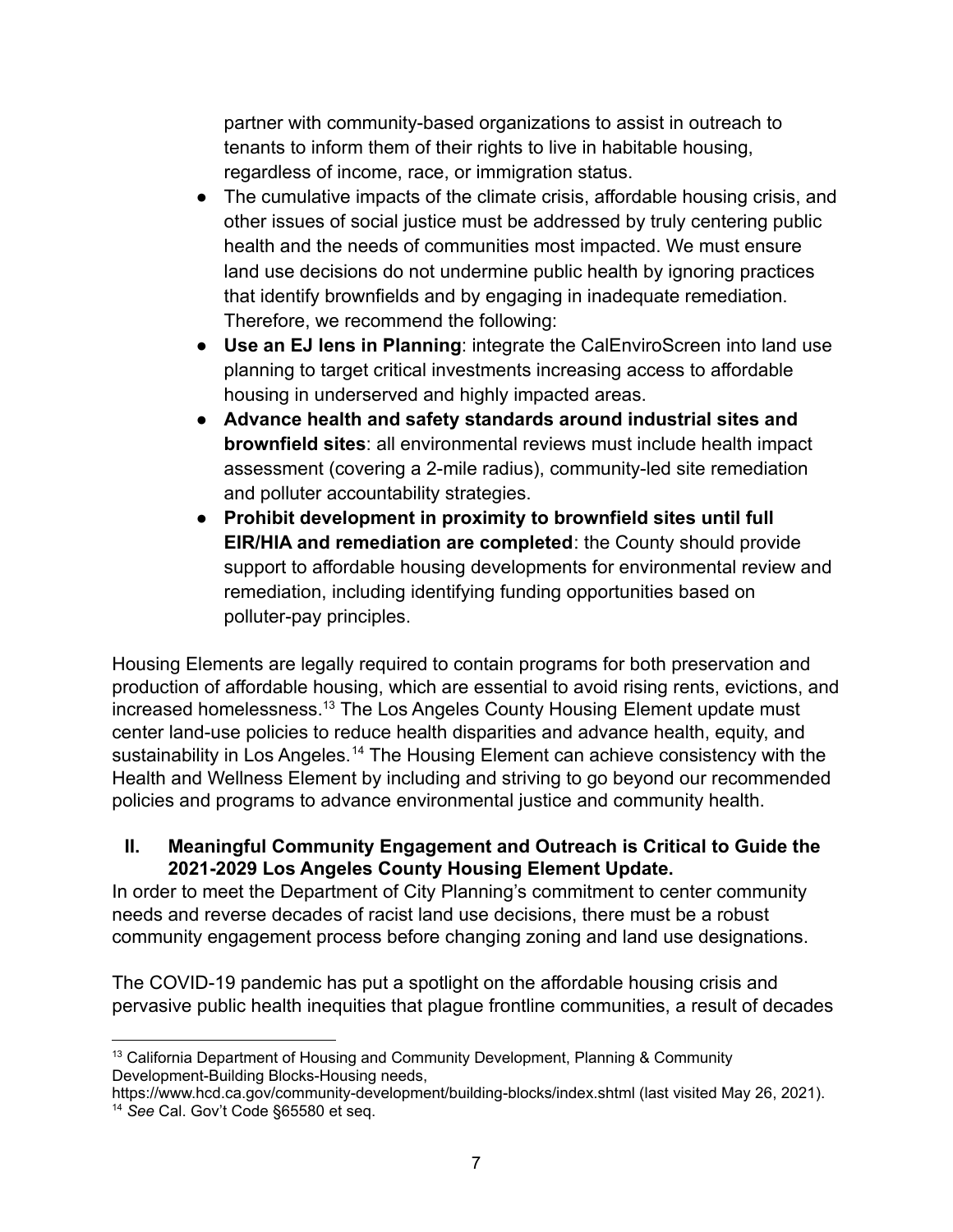of racist land use decisions like redlining, racial covenants and exclusive zoning. In response, ACT-LA urges local and state decision makers to prioritize community-driven development and meaningful community outreach and engagement for the 2021-2029 Housing Element update. ACT-LA views this update as an opportunity to build community resilience by reducing the negative effects of climate change while increasing quality of life in low-income communities of color.

ACT-LA urges the LA County County Department of Regional Planning to adequately discuss the demographic characteristics of the areas within the planned update, subject to potential rezoning, as well as how rezoning might impact those characteristics. The 2020 LA County Affordable Housing Outcomes Report found a county-wide shortage of 516,946 affordable and available rental homes for low-income households. The same report found that of the approximately 98,476 Federally- and State-subsidized affordable homes in the County, 10,276 (10%) are at risk of conversion in the next five years. Many more unsubsidized units are also at risk in the County of Los Angeles.

The affordable (low and very low) housing stock in LA County is rapidly declining and preservation efforts lack the resources and investment that the construction of new housing projects have received in the last few decades. It is critical that we lay the groundwork to further a Housing Element update that preserves existing affordable housing and centers key stakeholders impacted by potential rezoning, including residents and community-based organizations, to ensure long-term safety, accessibility and affordability.

Meaningful community engagement and collaboration is critical to advance development projects that meet the needs of community members in areas most impacted by housing instability. We are dismayed by LA County's lack of meaningful dialogue with community members. Although community engagement events have been held, community attendance and participation has been low, signaling that the outreach being performed has not reached key community stakeholders and community members.

Even before the unanticipated and unprecedented COVID-19 pandemic, community participation was much lower than it should be for a Housing Element update, especially considering the degree of proposed rezoning. We respectfully request extension of the public comment period on the Draft Environmental Impact Report once it is released. The Department of Regional Planning's decision to use the (minimum) 45-day comment period under the California Environmental Quality Act is unacceptable.

#### **III. Review Evaluation Of Prior Housing Element 2014-2020.**

Our Regional Housing Needs Assessment (RHNA) goal requires adding 46,590 affordable units in the City of Los Angeles, and 103,184 units overall (at various levels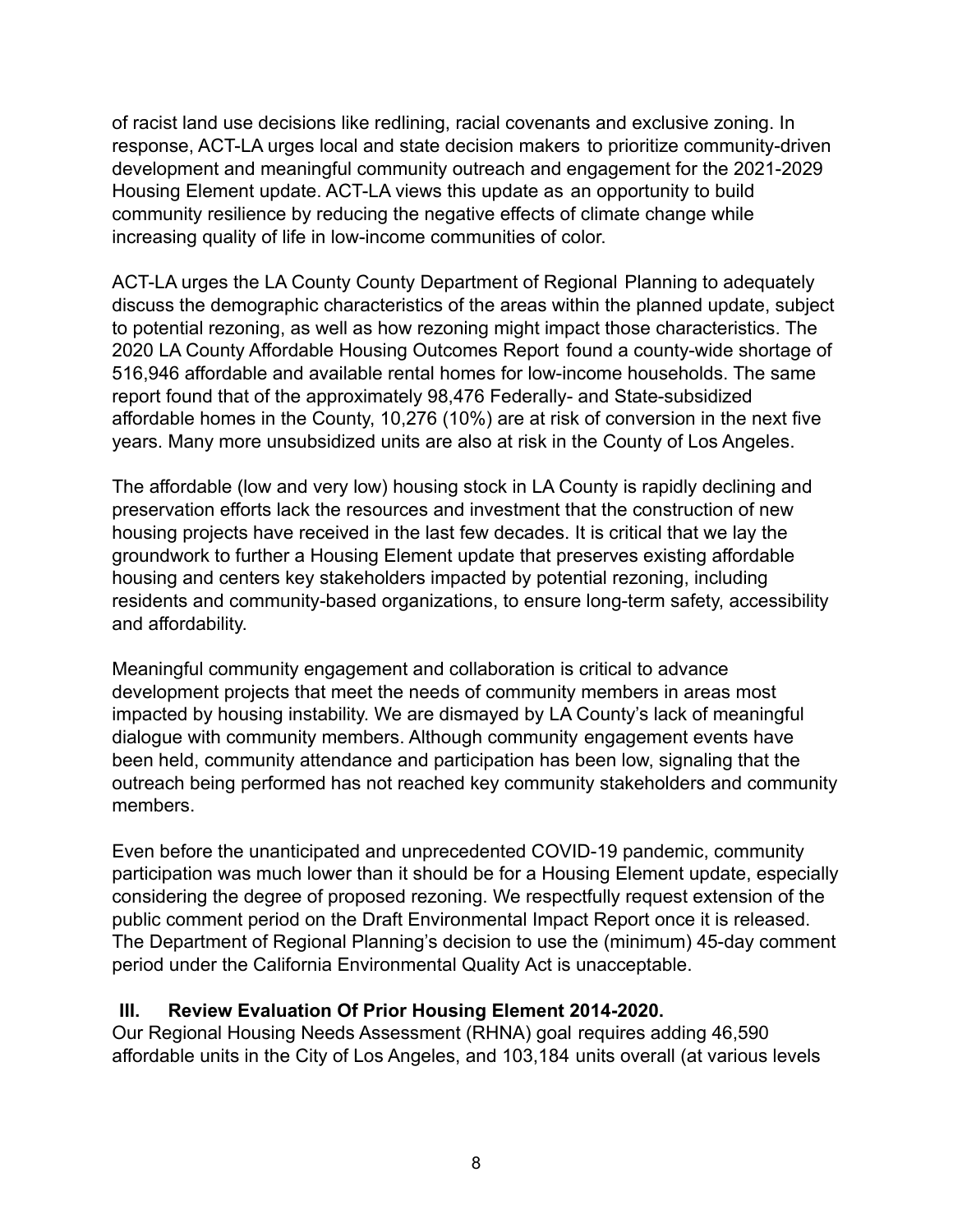of affordability) in LA County by the end of 202.<sup>15</sup> To meet this target, LA County would have had to increase its build rate by a minimum of 4.5 times starting in 2019, adding 102,000 units per year, to achieve its overall 2021 housing production goal.<sup>16</sup> We have failed as a county to come close to meeting the affordable housing goals set out in the last Housing Element.

For the 2014-2021 revision of Los Angeles County's Housing Element, the Southern California Association of Governments allocated nearly 28,000 homes to unincorporated areas of the County.<sup>17</sup> Forty-three percent of the homes to be built during this Housing Element Cycle (2014-2021) were slated to be affordable compared to those earning eighty percent or less of Area Median Income (AMI).<sup>18</sup> By the end of 2019, the County had only met twenty-two percent of its RHNA allocation, a majority of which was housing intended for above moderate income households.19 See Table I for the number of homes that have been permitted in each income group since 2014 in Los Angeles County. As of the drafting of this letter in May 2021, the Los Angeles Department of Regional Planning (DRP) has not provided the most up-to-date housing progress reports (2020) relative to the RHNA.

| Income<br>level   | <b>RHNA</b><br>Allocation | 2014        | 2015        | 2016           | 2017  | 2018 | 2019             | % RHNA Met |
|-------------------|---------------------------|-------------|-------------|----------------|-------|------|------------------|------------|
| Very Low          | 7,404                     | 159         | 32          | 25             | 354   | 38   | 54               | 9%         |
| Low               | 4,281                     | $\mathbf 0$ | 0           | $\overline{0}$ | 108   | 14   | 107              | 5%         |
| Moderate          | 4,930                     | $\mathbf 0$ | $\mathbf 0$ | $\overline{0}$ | 0     | 19   | $\boldsymbol{0}$ | 0.4%       |
| Above<br>Moderate | 10,825                    | 513         | 1,790       | 620            | 622   | 562  | 1,130            | 48%        |
| Total             | 27,440                    | 672         | 1,822       | 655            | 1,084 | 633  | 1,291            | 22%        |

**Table I: Regional Housing Need Allocation (2014-2021) Permits Issued**. 20

Finally, ACT-LA hopes that DRP meaningfully considers: (1) identifying buildings in need of earthquake retrofitting when analyzing the age of existing buildings; (2) supporting the transfer of land to community land trusts when/if it is determined that

<sup>20</sup> *Id*.

<sup>15</sup> *See* SCAG 6th Cycle Final Rhna Allocation Plan, March 4, 2021 (approved By HCD March 22, 2021), https://scag.ca.gov/sites/main/files/file-attachments/6th-cycle-rhna-final-allocation-plan.pdf (last visited March 26, 2021).

<sup>16</sup> Jonathan Woetzel, *Affordable housing in Los Angeles: Delivering more--and doing it faster*, McKinsey Global Institute Report, November 21, 2019 (last visited May 26, 2021).

<sup>17</sup> California Housing Partnership, *Annual Affordable Housing Outcomes Report*, Section 3: County-Administered Affordable Rental Housing Resources at 63 (April 30, 2020).

<sup>18</sup> *Id*.

 $19$  *Id.*